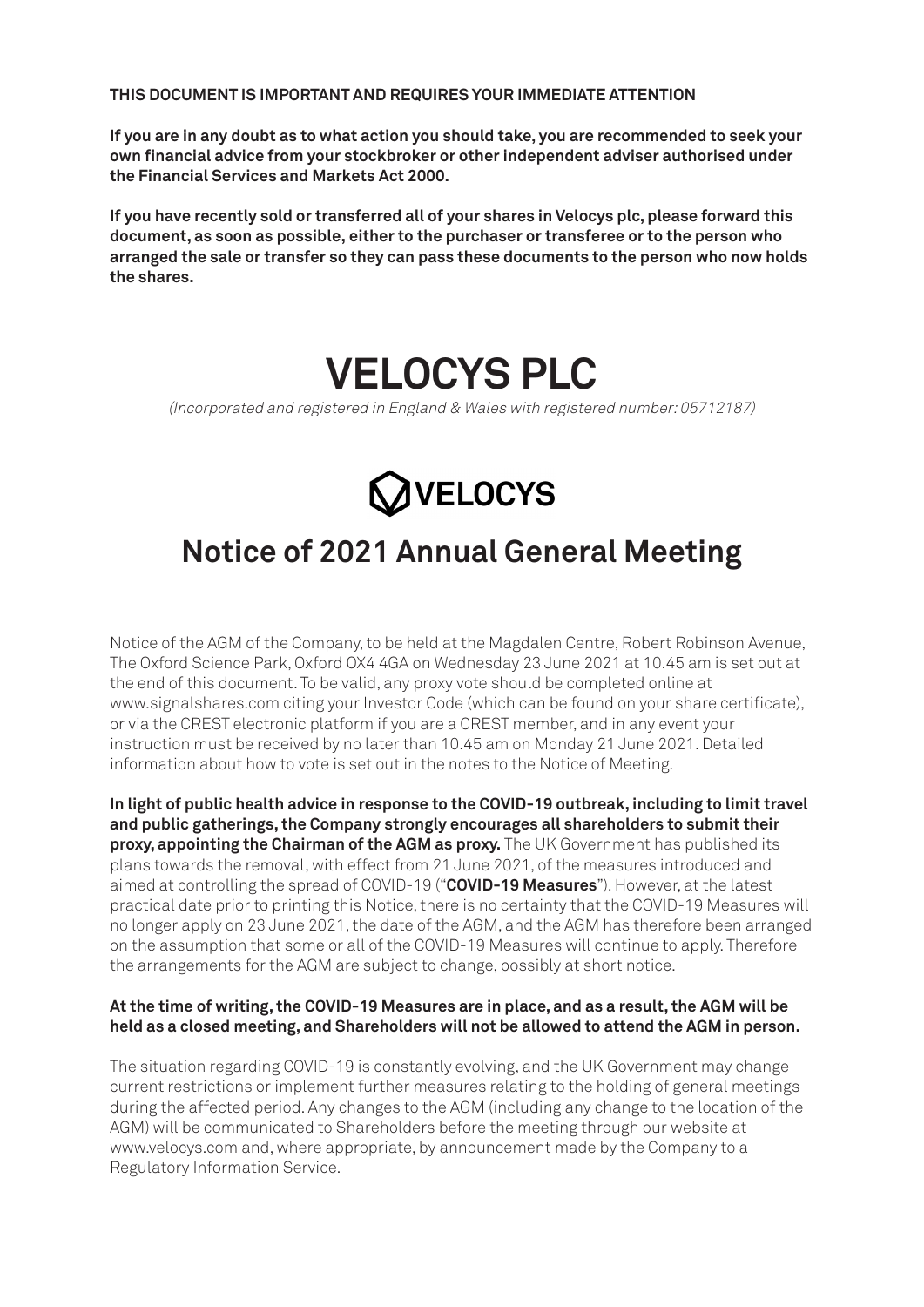## **Letter from the Chairman of the Company**

(Incorporated and registered in England & Wales with registered number: 05712187)

Philip Holland (Chairman) Magdalen Centre Henrik Wareborn (Chief Executive Officer) Robert Robinson Avenue Andrew Morris (Chief Financial Officer) The Oxford Science Park Sandy Shaw (Senior Independent Director) Oxford OX4 4GA Darran Messem (Non-Executive Director)

#### **Directors:** Registered Office:

25 May 2021

To the holders of Ordinary Shares and for information purposes only, to holders of options under the Company's share option schemes.

Dear Shareholder,

#### **2021 Annual General Meeting ("AGM")**

I am writing to give you details of the resolutions to be proposed at the Company's 2021 AGM to be held at the Magdalen Centre, Robert Robinson Avenue, The Oxford Science Park, Oxford OX4 4GA on Wednesday 23 June 2021 at 10.45 am, and which are set out in the notice of AGM at the end of this document ('**Notice**').

**In light of public health advice in response to the COVID-19 outbreak, including to limit travel and public gatherings, the Company strongly encourages all shareholders to submit their proxy, appointing the Chairman of the AGM as proxy.** The UK Government has published its plans towards the removal, with effect from 21 June 2021, of the measures introduced and aimed at controlling the spread of COVID-19 ("**COVID-19 Measures**"). However, at the latest practical date prior to printing this Notice, there is no certainty that the COVID-19 Measures will no longer apply on 23 June 2021, the date of the AGM. Therefore the arrangements for the AGM are subject to change, possibly at short notice.

**At the time of writing, the COVID-19 Measures are in place, and as a result, the AGM will be held as a closed meeting, and Shareholders will not be allowed to attend the AGM in person. However, we will notify you ahead of the AGM if we consider that you will be permitted to attend in person.** 

Shareholders should read the contents of this document in conjunction with the audited financial statements of the Company for the financial year ended 31 December 2020, together with the reports of the directors and auditors thereon ('**Accounts**').

#### **The Board of Directors**

The Company's articles of association provide that directors are subject to election by Shareholders at the first opportunity after their appointment. In addition, one third of directors are subject to retirement by rotation at each annual general meeting. The Board has agreed that, in line with best corporate governance practice, all directors should stand for re-appointment at the AGM.

Biographical details of each of the directors proposed for reappointment are set out on the Company's web-site at www.velocys.com.

#### **Annual General Meeting**

The following resolutions will be proposed at the AGM: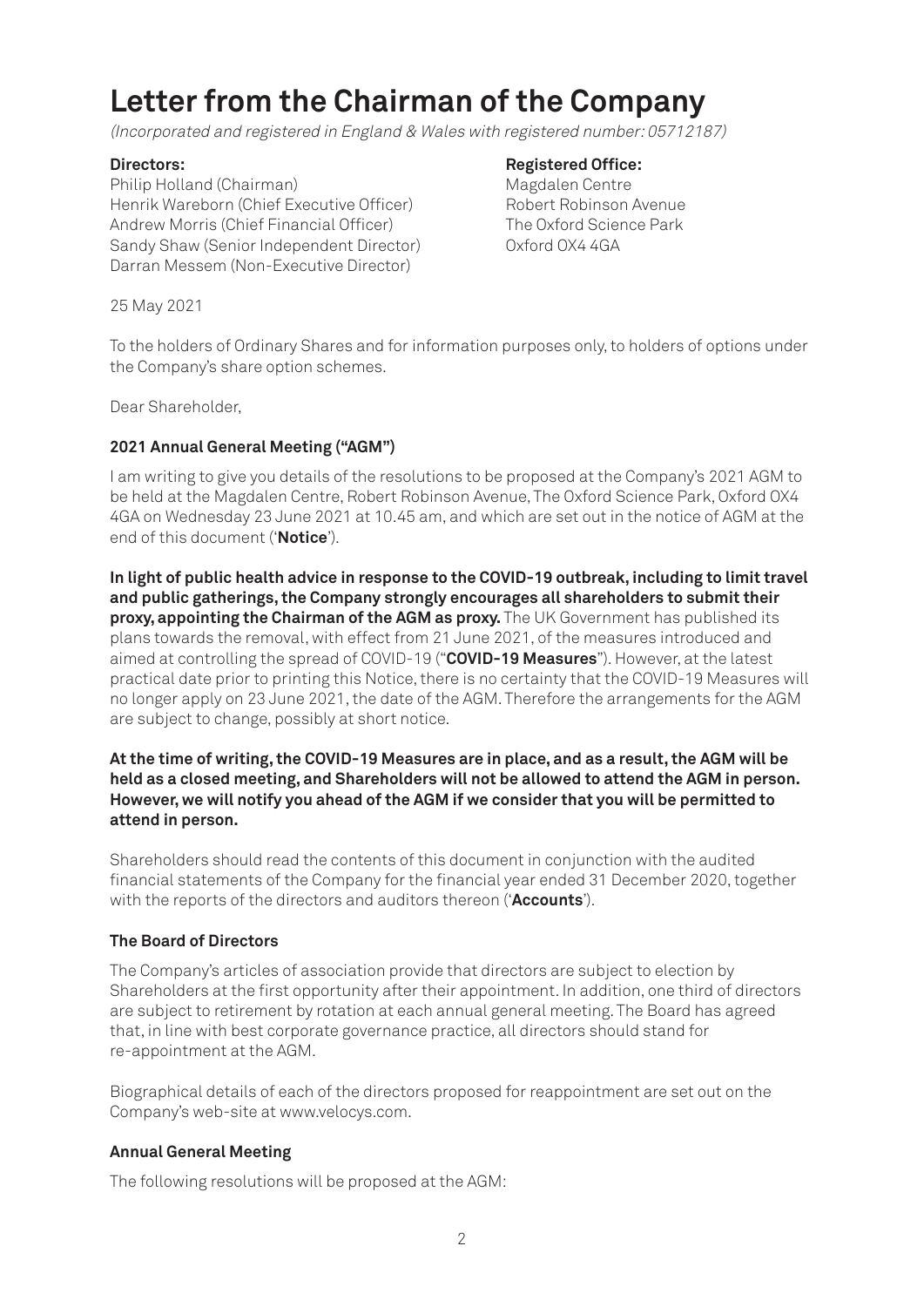#### **Ordinary resolutions**

Resolutions nos. 1 to 11 are to be proposed at the AGM as ordinary resolutions (each requiring more than 50 per cent. of the votes cast to be in favour of the resolution in order for it to be passed), as follows:

#### **Resolution no. 1 – Report and Accounts**

To receive, consider and adopt the annual report and accounts of the Company as at 31 December 2020 and the directors' and auditors' reports thereon (resolution no. 1);

#### **Resolution no. 2 – Directors' Remuneration Report**

To approve by way of an advisory vote the Directors' Remuneration Report, as set out on pages 36 to 40 of the annual report and accounts of the Company for the year ended 31 December 2020 (resolution no. 2);

To re-elect the following directors who retire in accordance with the provisions of the UK Corporate Governance Code and, being eligible, offer themselves for election:

#### **Resolution no. 3 – Re-election of director**

To re-elect Philip Holland, who retires as a director and being eligible, offers himself for re-election as a director at the AGM (resolution no. 3);

#### **Resolution no. 4 – Re-election of director**

To re-elect Henrik Wareborn, who retires as a director and, being eligible, offers himself for re-election as a director at the AGM (resolution no. 4);

#### **Resolution no. 5 – Re-election of director**

To re-elect Andrew Morris, who retires as a director and, being eligible, offers himself for re-election as a director at the AGM (resolution no. 5);

#### **Resolution no. 6 – Re-election of director**

To re-elect Sandy Shaw, who retires as a director and, being eligible, offers herself for re-election as a director at the AGM (resolution no. 6).

Sandy Shaw will stand down as a Non-Executive Director on 30 September 2021 at the conclusion of her third consecutive three year term of office.

#### **Resolution no. 7 – Re-election of director**

To re-elect Darran Messem, who retires as a director and being eligible, offers himself for re-election as a director at the AGM (resolution no. 7);

#### **Resolution no. 8 – Re-appointment of auditors**

To re-appoint PricewaterhouseCoopers LLP as auditors of the Company (resolution no. 8).

The Board and the Audit & Risk Committee recognise that PricewaterhouseCoopers LLP has provided audit services to the Group since 2008. PricewaterhouseCoopers LLP's performance has been reviewed annually and audit partner rotation requirements have been observed. The Board and the Audit & Risk Committee has obtained confirmation from PricewaterhouseCoopers LLP that its independence and ethics policies comply with FRC requirements, and that it remains independent and maintains internal safeguards to ensure its objectivity. No contractual obligations exist that restrict the Company's choice of external auditors and the Board and the Audit & Risk Committee are satisfied that the external Auditors remain independent.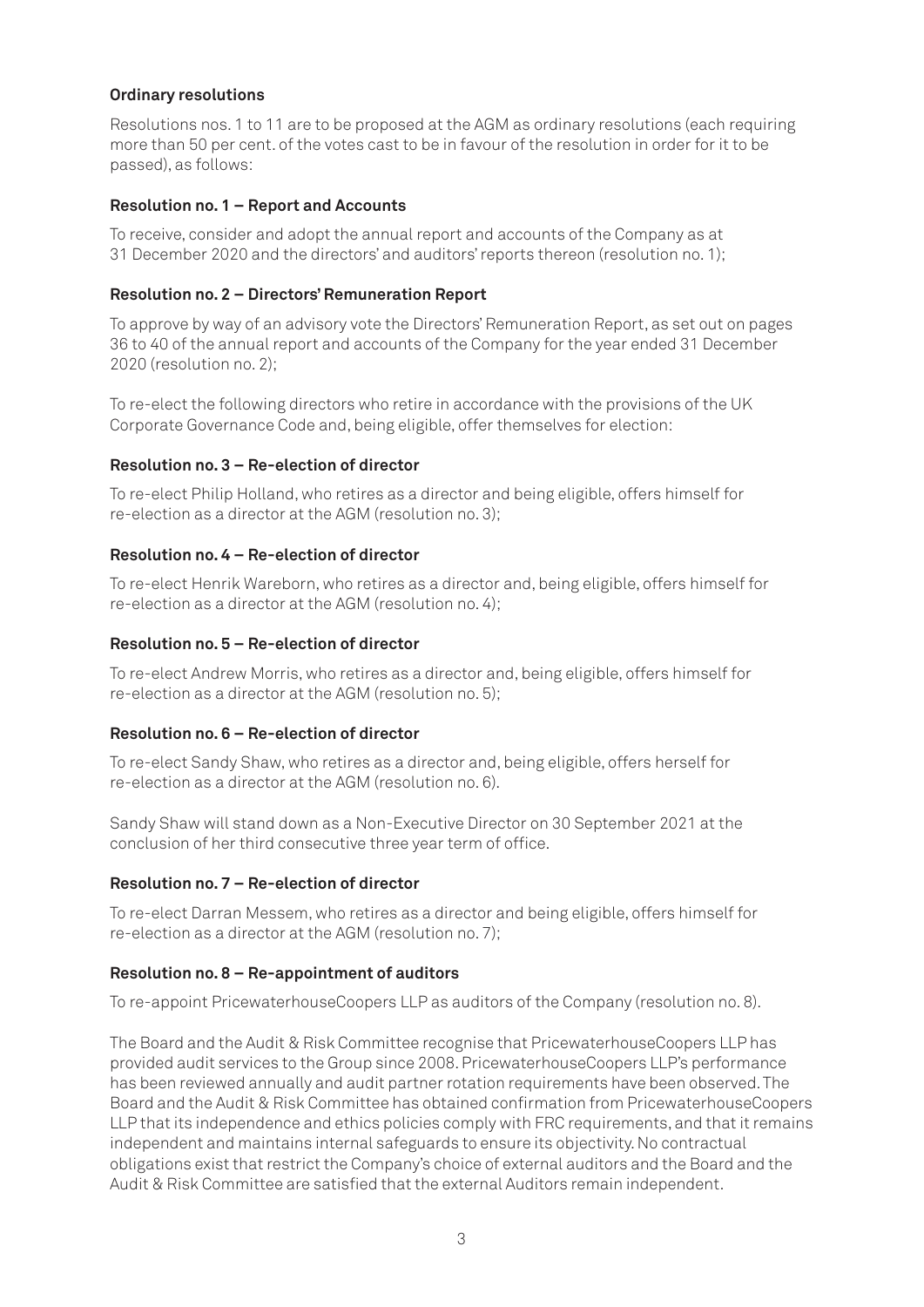#### **Resolution no. 9 – Determination of auditors' remuneration**

To authorise the directors to fix the auditors' remuneration (resolution no. 9); and

#### **Resolution no. 10 – Approval of the Velocys plc 2021 Share Option Scheme Rules**

Resolution no. 10 will be proposed as an ordinary resolution to approve the adoption of the rules of the Velocys 2021 Share Option Scheme ("**2021 Scheme**"), to replace the rules of the Velocys 2012 Share Option Scheme ("**2012 Scheme**"), which were originally approved by Shareholders on 8 June 2012 and are due to expire on 8 June 2022.

The 2012 Scheme rules (as amended from time to time) have been reviewed by the Remuneration Committee as well as with external advisors. Subject to some minor adjustments, in particular to accommodate retirees leaving and other amendments of leaver provisions in the rules allowing some level of Board discretion, the proposed rules of the 2021 Scheme are substantially similar to those of the 2012 Scheme (as amended). The Remuneration Committee has recommended to the Board to put forward the 2021 Scheme, the principal terms of which are summarised in the Appendix to this Notice of AGM, for Shareholders' approval at the AGM. If approved, the 2021 Scheme will be adopted by the Board and will expire on the tenth anniversary of its adoption.

#### **Resolution no. 11 – Authority of directors to allot shares**

Resolution no. 11 will be proposed as an ordinary resolution to authorise the directors to allot Equity Securities (as defined in the Company's articles of association) up to a maximum aggregate nominal amount of £3,513,694.99 (representing approximately 33% of the total ordinary share capital of the Company presently in issue). This authority replaces the authority granted on 2 September 2020 and will expire on 30 September 2022 or at the conclusion of the next AGM, whichever is the earlier.

#### **Special Resolutions**

Resolutions nos. 12 and 13 are to be proposed at the AGM as special resolutions (each requiring at least 75 per cent. of the votes cast to be in favour of the resolution in order for it to be passed), as follows:

#### **Resolution no. 12 – Renewal of authority of directors to allot shares for cash disapplying statutory pre-emption rights**

Resolution no. 12 will be proposed as a special resolution to empower the directors to issue Equity Securities on a non pre-emptive basis up to a maximum aggregate nominal value of £1,597,134.09 (representing approximately 15 per cent. of the total ordinary share capital of the Company presently in issue). The level of this authority is in line with that approved by Shareholders at the 2020 Annual General Meeting.

As referred to in the Financial Review set out on page 18 of the Company's Annual Report for the year ended 31 December 2020, based on the Company's latest forecast and cash flow projections approved by the Board, additional funding will be required within twelve months of the date of signing the Accounts. The directors believe that it is in the interests of Shareholders for the directors to have the flexibility to allot a limited number of Equity Securities (or treasury shares) for cash and to facilitate the raising of additional funding in line with the Company's strategy.

This authority replaces the authority granted on 2 September 2020 and will expire on 30 September 2022 or at the conclusion of the next AGM, whichever is the earlier.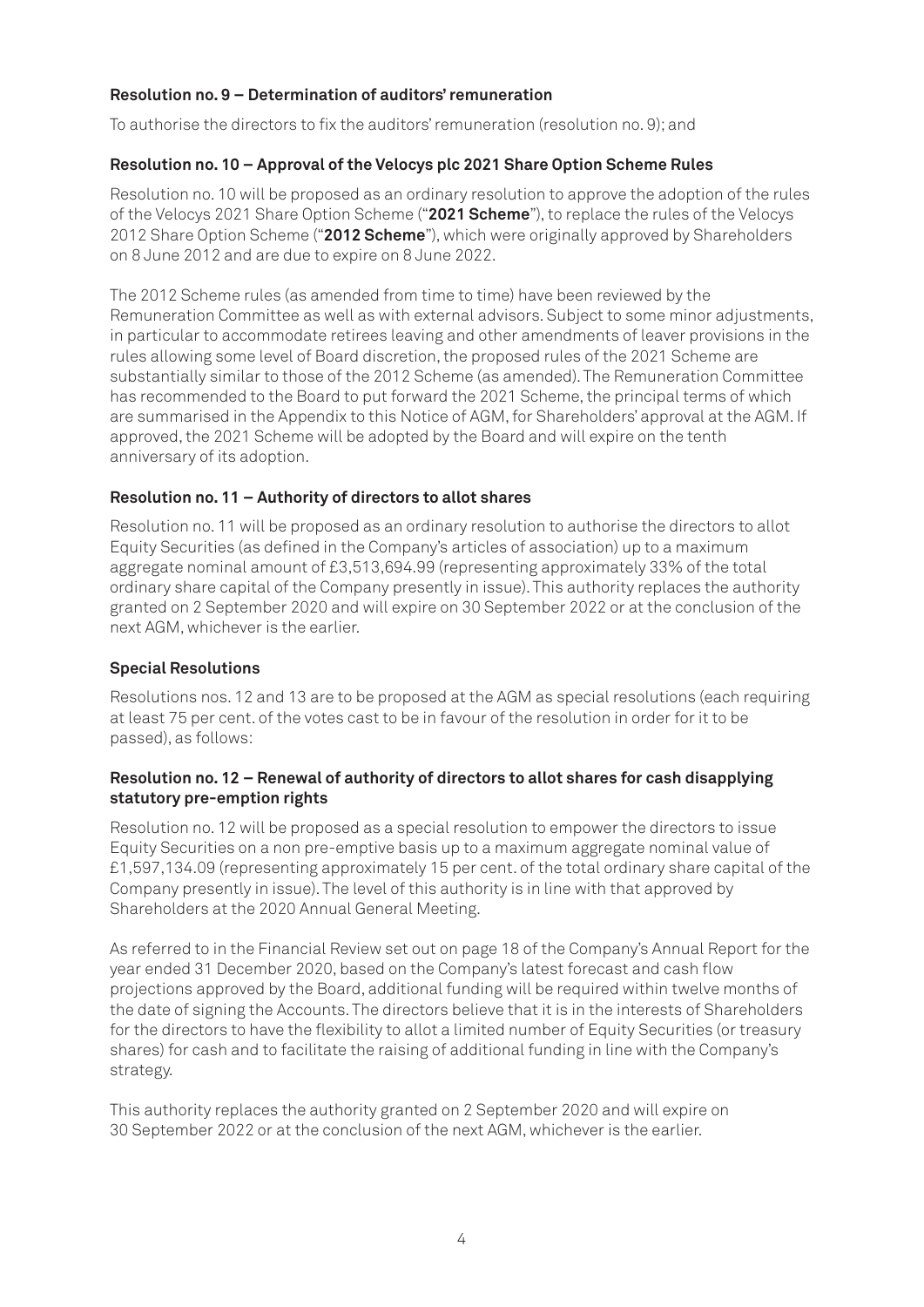#### **Resolution no. 13 – Authority to purchase own shares**

Resolution no.13 will be proposed as a special resolution to authorise the Company to purchase up to 106,475,605 of its own Ordinary Shares in the market, representing 10 per cent. of the current issued ordinary share capital of the Company, at a price of not less than the nominal value of the Ordinary Shares and not more than the amount equal to 5 per cent. above the average of the middle market quotations of the Ordinary Shares as derived from the London Stock Exchange for the five business days immediately preceding the day on which the Ordinary Shares are contracted to be purchased. If approved, this authority will expire at the conclusion of next year's AGM.

The directors have no present intention of making such purchases, but consider it prudent to have this authority so as to be able to act at short notice if circumstances change. The authority would, however, only be exercised if the directors believe that to do so would result in an increase in earnings per share and would be in the best interests of the Company and the Shareholders generally.

Options over an aggregate of 64,298,019 Ordinary Shares in the Company were outstanding as at 21 May 2021 (being the last practicable date before publication of this Notice of 2021 AGM) representing 6.04 per cent. of the Company's issued ordinary share capital at that date and which would represent 6.71 per cent. of the Company's issued ordinary share capital if the authority proposed at the AGM to buy back 106,475,605 Ordinary Shares was exercised in full (and all of the repurchased shares were cancelled).

The resolution will also permit the Company to purchase its own shares to hold as treasury shares rather than cancelling them. The treasury shares can be subsequently cancelled, sold for cash or used to satisfy share awards granted under employee share award schemes and would therefore provide the Company with additional flexibility in the management of its capital base. As at 25 May 2021, the Company did not hold any of its Ordinary Shares as treasury shares.

The directors would consider holding as treasury shares any shares which the Company purchases pursuant to the authority proposed to be granted by resolution no. 13. In relation to any repurchased shares held in treasury however, unless such shares are subsequently cancelled, earnings per share will only be increased on a temporary basis until such time as the shares are subsequently sold out of treasury.

### **Action to be taken**

You are requested to complete and lodge your proxy vote online at www.signalshares.com citing your Investor Code (which can be found on your share certificate), or via the CREST electronic platform if you are a CREST member, but in any event your instruction must be received by no later than 10.45 am on Monday 21 June 2021. **Detailed information about how to vote is set out in the notes to the Notice of Meeting. Unless the Proxy Vote is lodged by this date and time, the Proxy Vote will be invalid.**

The UK Government has published its plans towards the removal, with effect 21 June 2021, of the measures introduced and aimed at controlling the spread of COVID-19 (the "**COVID-19 Measures**"). However, at the latest practical date prior to printing this Notice, there is no certainty that the COVID-19 Measures will no longer apply on 23 June 2021, the date of the AGM, and the AGM has therefore been arranged on the assumption that the COVID-19 Measures will continue to apply. As a result, the AGM will be held as a closed meeting, while still allowing for Shareholders to exercise their voting rights, and Shareholders will not be allowed to attend the AGM in person.

It is currently intended that the AGM will be held with only the minimum number of Shareholders or proxies present as required to form a quorum under the Company's articles of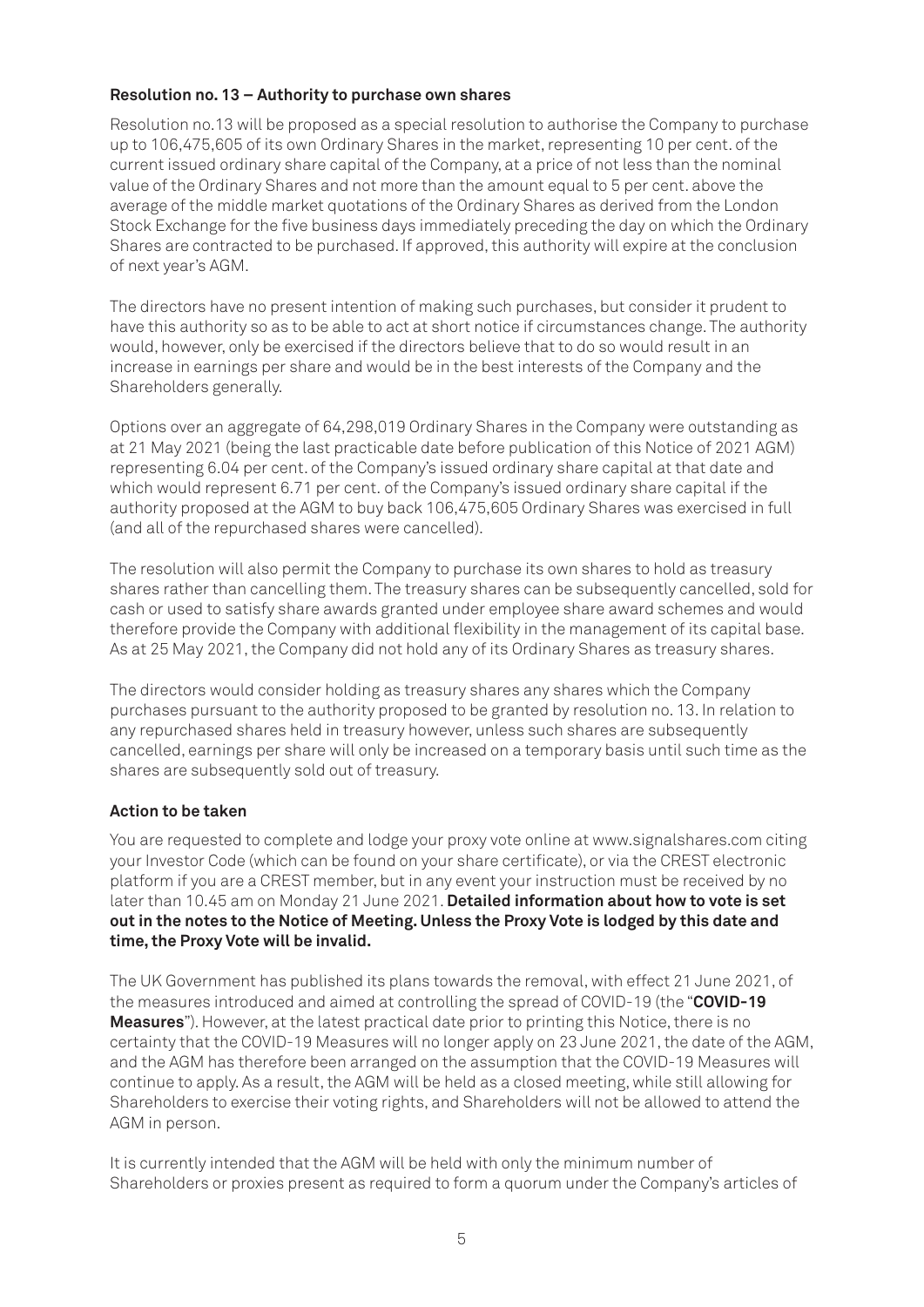association, and who are essential for the business of the AGM to be conducted. The attendance of any additional Shareholder, proxy or corporate representative is not currently permitted under the COVID-19 Measures.

Voting on the Resolutions will be by way of a poll rather than a show of hands. A poll ensures that the votes of members who are unable to attend the AGM, but who have appointed proxies, are taken into account in the final voting results.

Unless notified otherwise after publication of the Notice of AGM, no Shareholder, proxy or corporate representative should attend the AGM in person, as doing so would potentially be in breach of the COVID-19 Measures and potentially unsafe for them or the limited number of other persons in attendance. If the COVID-19 Measures continue to apply at the date of the AGM, the Chairman of the AGM will exercise his powers to exclude any person who attempts to attend the AGM, and they will not be permitted entry to the location of the AGM.

The situation regarding COVID-19 is constantly evolving, and the UK Government may change current restrictions or implement further measures relating to the holding of general meetings during the affected period. Any changes to the AGM (including any change to the location of the AGM) will be communicated to Shareholders before the meeting through our website at www.velocys.com and, where appropriate, by announcement made by the Company to a Regulatory Information Service.

**In light of the COVID-19 Measures, the Company strongly encourages all Shareholders to submit their proxy, appointing the Chairman of the AGM as proxy. Only the formal business of the meeting will be carried out at the AGM, and no update will be provided. Should a Shareholder have a question that they would have raised at the AGM, the Company asks that it be sent to info@velocys.com.**

We will notify you ahead of the AGM if we consider that you will be able to attend in person.

#### **Recommendation**

**The directors consider the resolutions to be proposed at the AGM are in the best interests of the Company and the Shareholders as a whole. Consequently, the directors unanimously recommend that you vote in favour of the Resolutions to be proposed at the AGM as they intend to do in respect of their own beneficial holdings which in aggregate amount to 5,550,768 Ordinary Shares in the Company, representing 0.52 per cent. of the Company's current issued ordinary share capital and of the votes that could be cast at the AGM.**

Yours faithfully,

**Philip Holland** Chairman 25 May 2021

**Registered Office:** Magdalen Centre Robert Robinson Avenue The Oxford Science Park Oxford OX4 4GA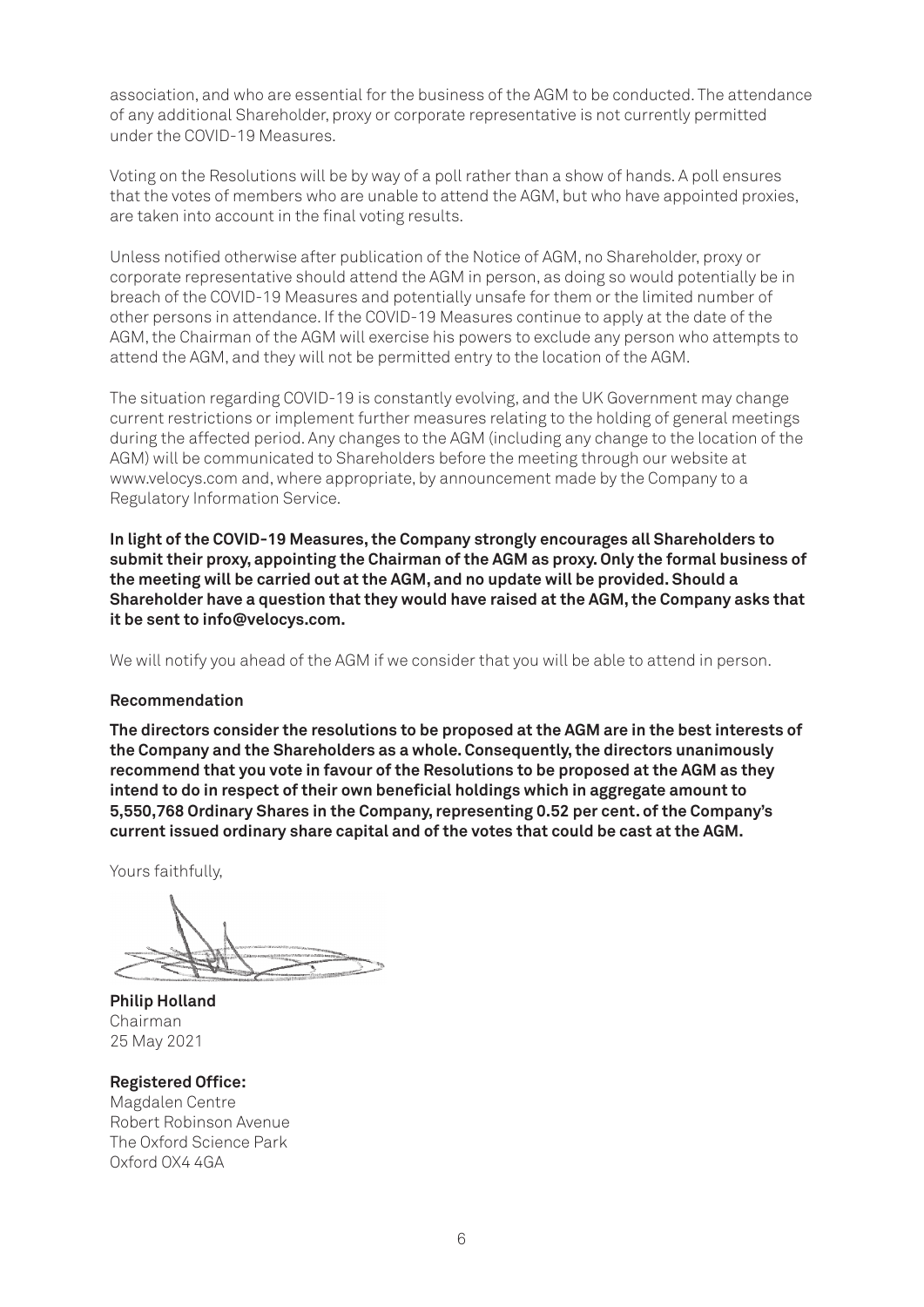### **Velocys plc**

(Incorporated and registered in England & Wales with registered number: 05712187)

**NOTICE IS HEREBY GIVEN THAT** the **ANNUAL GENERAL MEETING** ("**AGM**") of the Company will be held at the Magdalen Centre, Robert Robinson Avenue, The Oxford Science Park, Oxford OX4 4GA on Wednesday 23 June 2021 at 10.45 am to consider and, if thought fit, pass the following resolutions. Resolutions nos. 1 to 11 will be proposed as ordinary resolutions and resolutions nos. 12 and 13 will be proposed as special resolutions.

#### **Ordinary resolutions**

- 1. To receive, consider and adopt the annual report and accounts of the Company as at 31 December 2020 and the directors' and auditors' reports thereon.
- 2. To approve the Directors' Remuneration Report as set out on pages 36 to 40 of the annual report and accounts of the Company for the year ended 31 December 2020.
- 3. To re-elect Philip Holland (Company Chairman and Chair of the Nomination Committee) as a director of the Company.
- 4. To re-elect Henrik Wareborn (Executive Director and Chief Executive Officer) as a director of the Company.
- 5. To re-elect Andrew Morris (Executive Director and Chief Financial Officer) as a director of the Company.
- 6. To re-elect Sandy Shaw (Senior Independent Director, Chair of the Remuneration Committee and a member of the Audit & Risk and Nomination Committees) as a director of the Company.
- 7. To re-elect Darran Messem (Non-Executive Director, Chair of the Audit & Risk Committee and a member of the Remuneration and Nomination Committees) as a director of the Company.
- 8. To re-appoint PricewaterhouseCoopers LLP as auditors of the Company to hold office from the conclusion of the AGM until the conclusion of the next general meeting of the Company at which accounts are laid.
- 9. To authorise the directors of the Company to fix the remuneration of the auditors.
- 10. To approve the rules of the 2021 Scheme, the principal terms of which are summarised in the Appendix to this Notice of AGM, and authorise the directors of the Company to do all such acts and things they consider necessary or expedient to adopt, implement and give effect to the 2021 Scheme.
- 11. That
	- (a) the directors of the Company be and are hereby generally and unconditionally authorised for the purposes of section 551 of the Companies Act 2006 ("**Act**") to allot shares in the Company or to grant rights to subscribe for or to convert any security into shares in the Company ("**Rights**") up to an aggregate nominal amount of £3,513,694.99 (representing approximately 33 per cent. of the Company's issued ordinary share capital at the date of posting of this notice) such authority to expire, unless sooner revoked or altered by the Company in general meeting, on 30 September 2022 or at the conclusion of the next annual general meeting of the Company in 2022 (whichever is the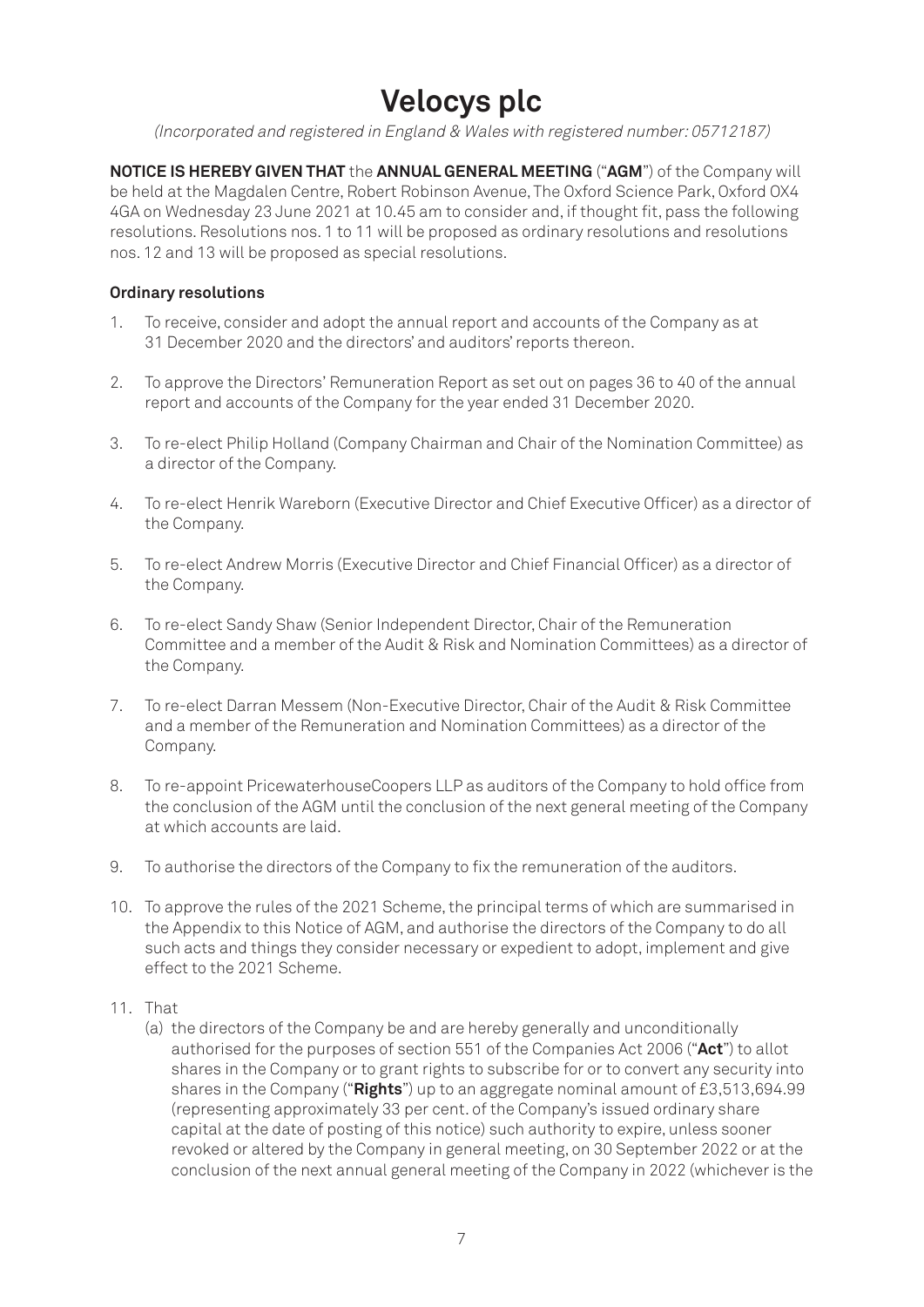earlier) and provided further that the Company may before the expiry of this authority make an offer or agreement which would or might require shares to be allotted or Rights to be granted after the expiry of this authority and the directors may allot shares or grant Rights in pursuance of any such offer or agreement as if the authority conferred hereby had not expired; and

(b) all other authorities conferred on the directors prior to the date of passing of this resolution to allot equity securities are hereby revoked save to the extent that such authorities have been utilised or agreed to be utilised.

#### **Special resolution**

- 12. That pursuant to the authority conferred by resolution numbered 11 being passed, the directors be and they are empowered pursuant to section 570 of the Act to allot equity securities (within the meaning of section 560 of the Act) wholly for cash pursuant to the authority conferred by the previous resolution as if sub-section (1) of Section 561 of the Act did not apply to any such allotment, provided that this power shall be limited to the allotment of equity securities:
	- (a) in connection with an offer of such securities by way of rights to holders of ordinary shares of 1p each in the capital of the Company ("**ordinary shares**") in proportion (as nearly as may be practicable) to their respective holdings of such shares, but subject to such exclusions or other arrangements as the directors may deem necessary or expedient in relation to fractional entitlements or any legal or practical problems under the laws of any territory, or the requirements of any regulatory body or stock exchange; and
	- (b) otherwise than pursuant to sub-paragraph (a) above up to an aggregate nominal amount of £1,597,134.09 (representing 15% of the Company's issued ordinary share capital at the date of posting this notice)

and shall expire on 30 September 2022 or at the conclusion of the next annual general meeting of the Company in 2022 (whichever is the earlier), and provided further that the Company may before the expiry of this authority make an offer or agreement which would or might require relevant securities to be allotted after the expiry of this authority and the directors may allot equity securities in pursuance of any such offer or agreement as if the authority conferred hereby had not expired.

This power applies in relation to a sale of shares which is an allotment of equity securities by virtue of section 560 (3) of the Act as if in the first paragraph of this resolution the words "pursuant to the authority conferred by resolution numbered 11 being passed" were omitted.

#### **Special resolution**

- 13. That the Company be and is generally and unconditionally authorised for the purposes of section 701 of the Act to make one or more market purchases (within the meaning of section 693(4) of the Act) on the AIM market of the London Stock Exchange of its ordinary shares provided that:
	- (a) the maximum aggregate number of ordinary shares authorised to be purchased is 106,475,605 (representing 10% of the Company's issued ordinary share capital at the date of posting of this notice);
	- (b) the minimum price which may be paid for such shares is 1p per ordinary share;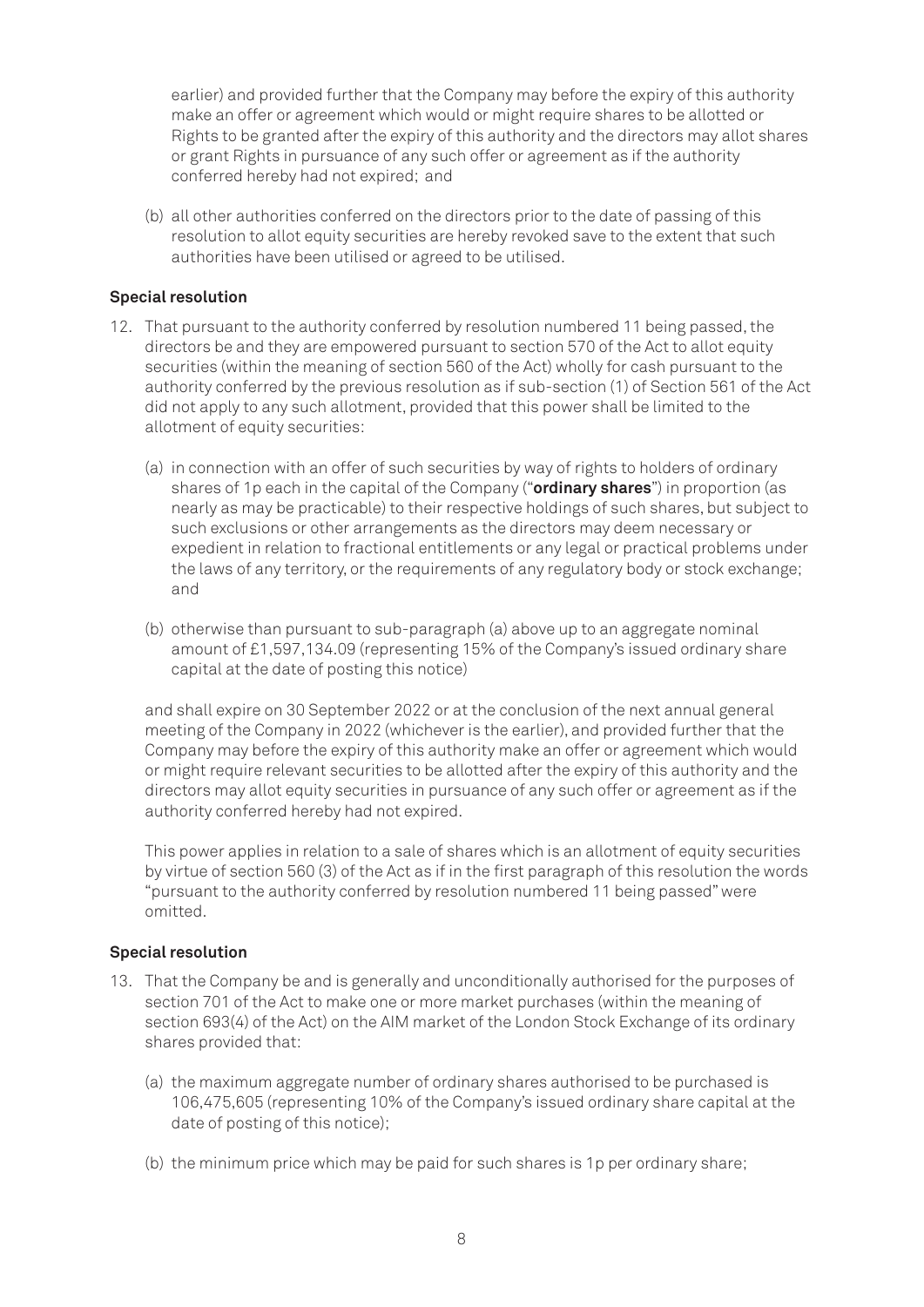- (c) the maximum price which may be paid for an ordinary share shall not be more, at the time of purchase, than the amount equal to 105 per cent. of the average of the middle market quotations for an ordinary share as derived from the London Stock Exchange for the five business days immediately preceding the date on which the ordinary share is purchased;
- (d) unless previously renewed, varied or revoked, the authority conferred shall expire at the conclusion of the next annual general meeting of the Company in 2022; and
- (e) the Company may make a contract or contracts to purchase ordinary shares under the authority conferred prior to the expiry of such authority which will or may be executed wholly or partly after the expiry of such authority and may make a purchase of ordinary shares in pursuance of any such contract or contracts, as if such authority had not expired.

**By order of the Board**

**Jeremy Gorman FCA Secretary** 25 May 2021

#### **Registered Office:**

Magdalen Centre Robert Robinson Avenue The Oxford Science Park Oxford OX4 4GA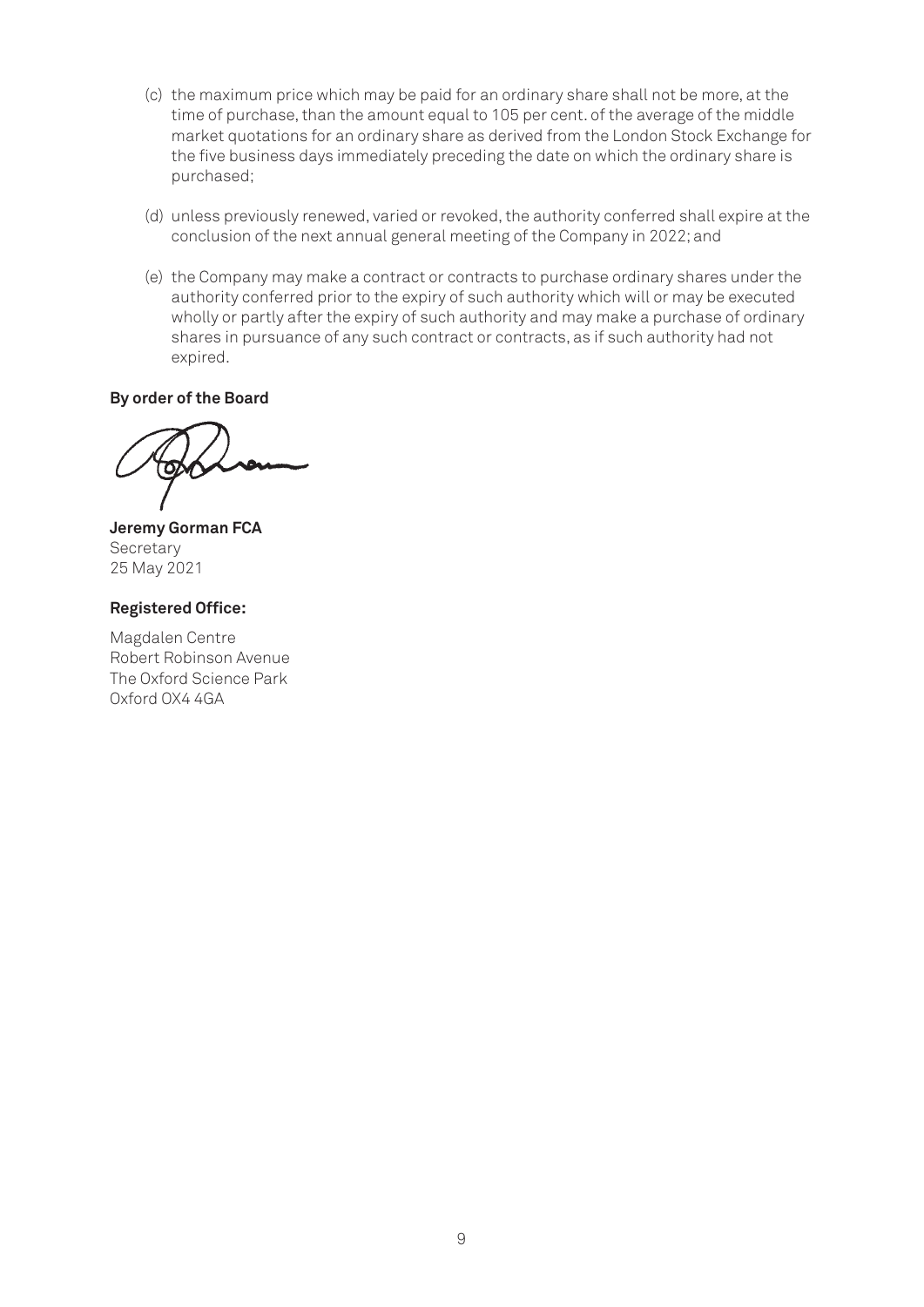#### **Notes:**

#### **IMPORTANT NOTICE RE COVID-19**

**In light of the UK Government's health advice in response to the COVID-19 outbreak, including to limit travel and public gatherings wherever possible, the Company strongly encourages all shareholders to submit their proxy, appointing the Chairman of the AGM as proxy. Only the formal business of the Resolutions will be carried out at the meeting and no update will be provided. The AGM has been arranged on the assumption that the COVID-19 Measures will continue to apply at the date of the AGM. As a result, the AGM will be held as a closed meeting, while still allowing for shareholders to exercise their voting rights. Unless notified otherwise after publication of the Notice of AGM, no shareholder, proxy or corporate representative (other than those required for a quorum to exist) should attend the AGM in person, as doing so would be in breach of the COVID-19 Measures and potentially unsafe for them or the limited number of other persons in attendance. If the COVID-19 Measures remain in place at the date of the AGM, the Chairman of the AGM will exercise his powers to exclude any person who attempts to attend the AGM, and they will not be permitted entry to the location of the AGM. The situation regarding COVID-19 is constantly evolving, and the UK Government may change current restrictions or implement further measures relating to the holding of general meetings during the affected period. Any changes to the AGM (including any change to the location of the AGM) will be communicated to shareholders before the meeting through our website at www.velocys.com and, where appropriate, by announcement made by the Company to a Regulatory Information Service. We will notify you ahead of the AGM if we consider that you will be able to attend in person.**

1. A member of the Company entitled to attend, speak and vote at a general meeting of the Company is entitled to appoint a proxy to attend, speak and vote instead of him or her. A proxy need not be a member of the Company and completion of a proxy appointment in and of itself does not preclude a member from subsequently attending and voting at the meeting in person if he or she so wishes. However, pursuant to the COVID-19 Measures, certain public gatherings are prohibited. The AGM has been arranged on the assumption that the COVID-19 Measures continue to apply at the date of the AGM. As a result, the AGM is expected to be held as a closed meeting, while still allowing for shareholders to exercise their voting rights. No shareholder, proxy or corporate representative (other than those required for a quorum to exist) should attend the AGM in person, as doing so would be in breach of the COVID-19 Measures and potentially unsafe for them or the limited number of other persons in attendance. If the COVID-19 Measures continue to apply on the date of the AGM, the Chairman of the AGM will exercise his powers to exclude any person who attempts to attend the AGM, and they will not be permitted entry to the location of the AGM.

You can vote either:

- by logging on to www.signalshares.com and following the instructions;
- in the case of CREST members, by utilising the CREST electronic proxy appointment service in accordance with the procedures set out below.

In order for a proxy appointment to be valid, a valid proxy must be completed online at www.signalshares.com or through the CREST electronic proxy appointment service, or a hard copy form of proxy must by validly completed. **In each case, the proxy appointment must be received by Link Group, PXS1, Central Square, 29 Wellington Street, Leeds LS1 4DL by 10.45 am on 21 June 2021**. If you need help with voting online, or require a paper proxy form, please contact our Registrar, Link Group , on 0371 664 0391. Calls are charged at the standard geographic rate and will vary by provider. Calls outside the United Kingdom will be charged at the applicable international rate. We are open between 09:00 - 17:30, Monday to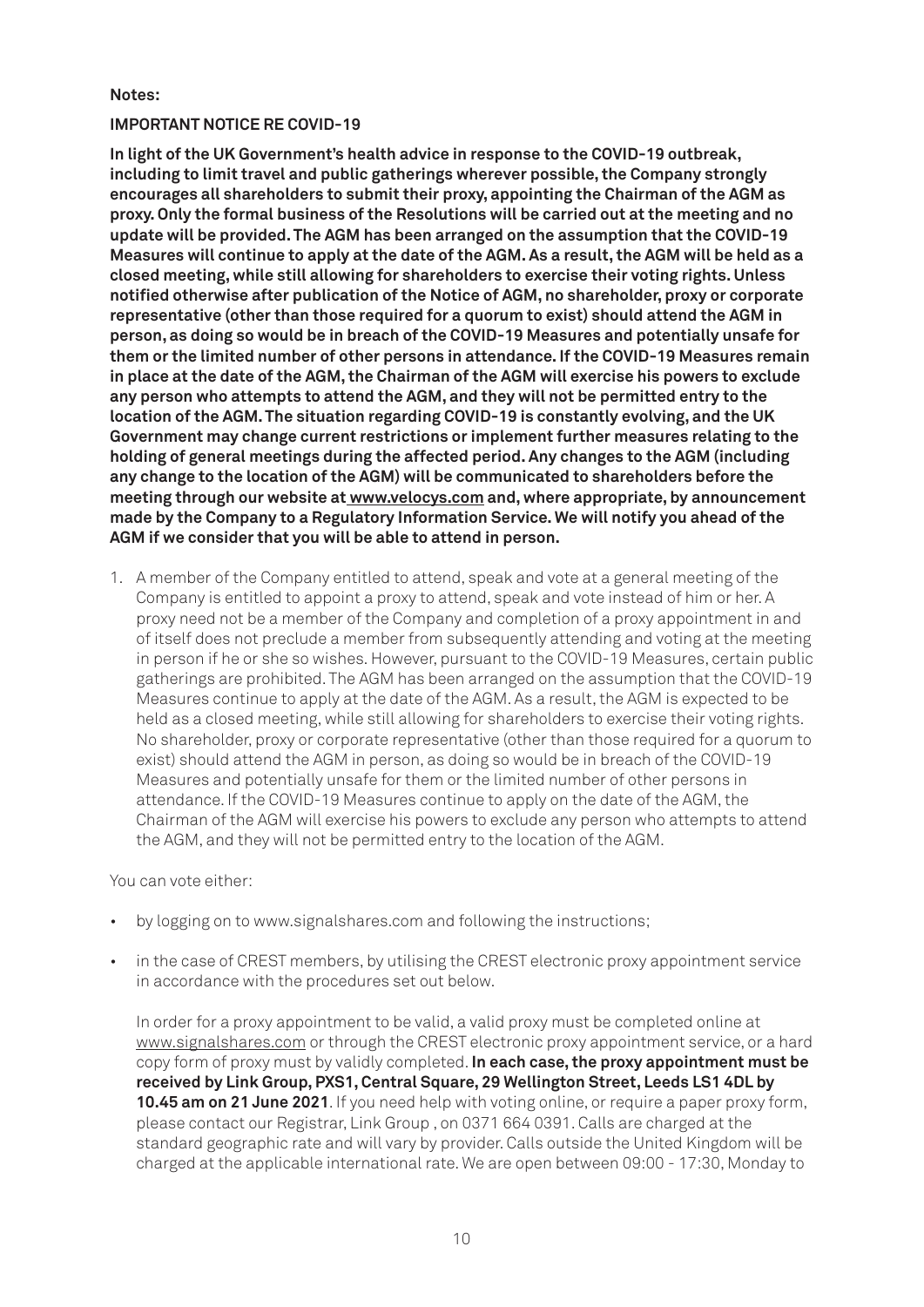Friday excluding public holidays in England and Wales or email Link at enquiries@linkgroup.co.uk.

- 2. **Appointment of proxies using hard copy form**. If you require a paper proxy form, please contact our Registrar, Link Group, on 0871 664 0391 if calling from the UK, or +44 (0) 371 664 0391 if calling from outside of the UK, or email Link at enquiries@linkgroup.co.uk. The paper proxy form should be completed and returned as soon as possible and, in any event, so as to reach the Company's registrars at Link Group, PXS1, Central Square, 29 Wellington Street, Leeds LS1 4DL **no later than 10.45 am on 21 June 2021**.
- 3. **Appointment of proxies electronically**. You may submit your proxy electronically using the Share Portal service at www.signalshares.com. If not already registered for the Share Portal, you will need your Investor Code which is stated on your share certificate. The proxy appointment and instructions should reach the Company's registrars by the latest time for receipt of proxy appointments specified in note 1. You are advised to read the terms and conditions of use carefully.
- 4. **CREST electronic proxy appointment service**. CREST members who wish to appoint a proxy or proxies through the CREST electronic platform may do so for the meeting and any adjournment(s) thereof by utilising the procedures described in the CREST Manual. CREST personal members or other CREST sponsored members, and those CREST members who have appointed a voting service provider(s), should refer to their CREST sponsor or voting service provider(s), who will be able to take the appropriate action on their behalf.

In order for a proxy appointment made by means of CREST to be valid, the appropriate CREST message (a 'CREST Proxy Instruction') must be properly authenticated in accordance with Euroclear's specifications and must contain the information required for such instructions, as described in the CREST Manual (available via www.euroclear.com/CREST). The message must, in order to be valid, (regardless of whether it constitutes the appointment of a proxy or an amendment to the instruction given to a previously appointed proxy) be transmitted so as to be received by the issuer's agent (ID RA10) by the latest time for receipt of proxy appointments specified in note 1. For this purpose, the time of receipt will be taken to be the time (as determined by the timestamp applied to the message by the CREST Applications Host) from which the issuer's agent is able to retrieve the message by enquiry to CREST in the manner prescribed by CREST. After this time any change of instructions to a proxy appointed through CREST should be communicated to him or her by other means.

CREST members and, where applicable, their CREST sponsors or voting service providers should note that Euroclear does not make available special procedures in CREST for any particular messages. Normal system timings and limitations will therefore apply in relation to the input of CREST Proxy Instructions. It is the responsibility of the CREST member concerned to take (or, if the CREST member is a CREST personal member or sponsored member or has appointed a voting service provider(s), to procure that his or her CREST sponsor or voting service provider(s) take) such action as shall be necessary to ensure that a message is transmitted by means of the CREST system by any particular time. In this connection, CREST members and, where applicable, their CREST sponsors or voting service providers are referred, in particular, to those sections of the CREST Manual concerning practical limitations of the CREST system and timings.

The Company may treat as invalid a CREST Proxy Instruction in the circumstances set out in Regulation 35(5)(a) of the Uncertificated Securities Regulations 2001.

5. To revoke a proxy instruction, you will need to inform the Company by sending a signed hard copy notice clearly stating your intention to revoke your proxy appointment to Link Group,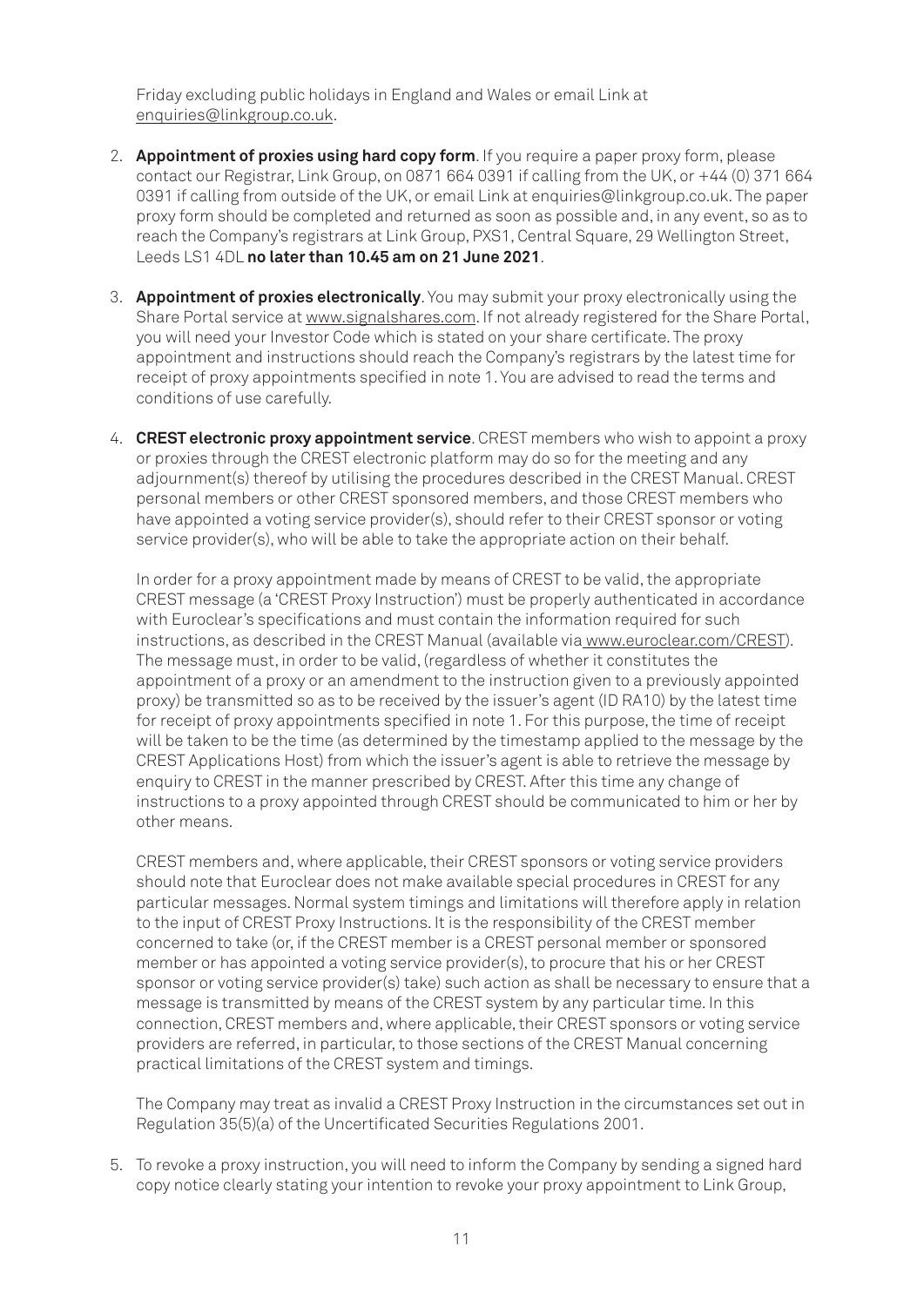PXS1, Central Square, 29 Wellington Street, Leeds LS1 4DL. In the case of a member which is a company, the revocation notice must be executed under its common seal or signed on its behalf by an officer of the company or an attorney of the company. Any power of attorney or any other authority under which the revocation is signed (or a duly certified copy of such power or authority) must be included with the revocation notice. The revocation notice must be received by Link Group **no later than 10.45 am on Monday 21 June 2021**. Revocation notices received after this time will not be valid unless you attend the meeting in person.

- 6. A member may appoint more than one proxy, provided that each proxy is appointed to exercise the rights attached to different shares, and each proxy must attend the meeting in person. To appoint more than one proxy you should submit your proxy online at www.signalshares.com, alternatively you can request a hard copy Form of Proxy from our registrars, Link, using the instructions in note 2, or follow the instructions at note 4 if you wish to appoint more than one proxy through the CREST electronic proxy appointment service. In any event your instruction must be received by **no later than 10.45 am on Monday 21 June 2021**. However, please note that persons other than the Chairman who are named as proxy will not currently be permitted to attend the AGM.
- 7. Pursuant to Regulation 41 of the Uncertificated Securities Regulations 2001, the Company specifies that only those shareholders registered in the register of members of the Company as at close of business on Monday 21 June 2021 (or, in the case of an adjournment, as at close of business on the day two business days prior to the day of the adjourned meeting) shall be entitled to attend and/or vote at the meeting in respect of the number of ordinary shares registered in their name at that time. Changes to entries on the register of members after close of business on Monday 21 June 2021 (or, in the case of an adjournment, after close of business on the day two days prior to the day of the adjourned meeting) shall be disregarded in determining the rights of any person to attend or vote at the meeting.
- 8. Voting on the Resolutions will be by way of a poll rather than a show of hands. A poll ensures that the votes of members who are unable to attend the AGM, but who have appointed proxies, are taken into account in the final voting results.
- 9. As at 24 May 2021 (being the last business day prior to the date of this notice) the Company's issued share capital consisted of 1,064,756,057 ordinary shares each carrying one vote per share. Accordingly the total voting rights in the Company as at 24 May 2021 were 1,064,756,057.
- 10. Copies of the directors' service contracts and terms and conditions of appointment and a copy of the 2021 Scheme rules will be available for inspection at the registered office of the Company during normal business hours and at the place of the meeting from 15 minutes prior to the meeting until its conclusion.
- 11. A copy of this Notice, and other information required by section 311A of the UK Companies Act 2006, can be found on the Company's website (www.velocys.com).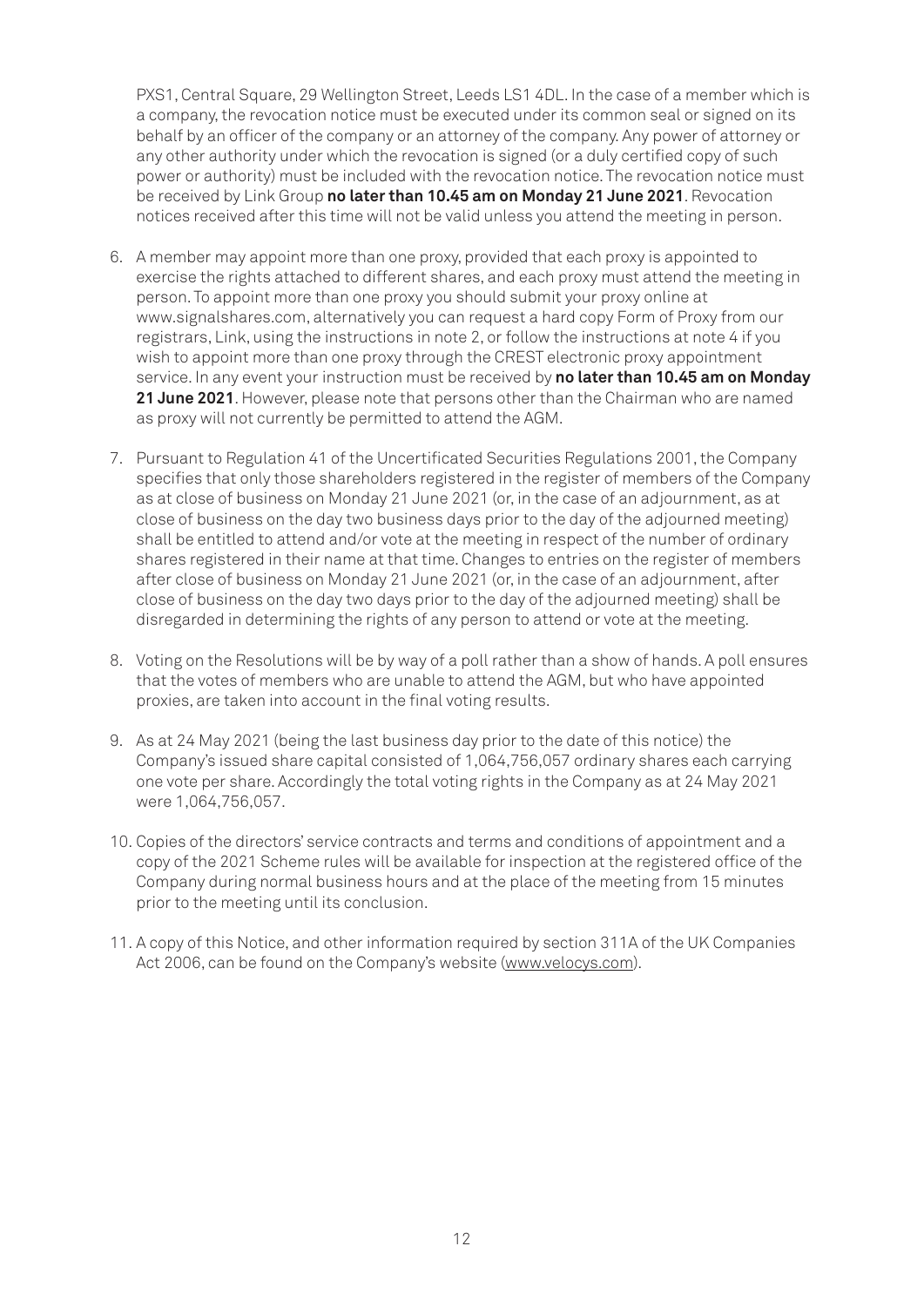#### **APPENDIX:**

#### **Principal terms of the Velocys plc 2021 Share Option Scheme Rules**

It is proposed in resolution 10 to approve, and authorise the directors of the Company to adopt, the rules of the Velocys 2021 Share Option Scheme ("**2021 Scheme**") to replace the rules of the Velocys 2012 Share Option Scheme, which were originally approved by Shareholders on 8 June 2012 and are due to expire on 8 June 2022.

The 2021 Scheme will provide the framework for the Company to grant options to acquire ordinary shares in the Company ("**Shares**"), including tax-advantaged enterprise management incentive "EMI" options for UK participants (only), to promote the motivation and retention of key personnel. Options may only be granted under the 2021 Scheme during the period of (i) 42 days beginning with the fourth dealing day following an announcement of results; (ii) 28 days immediately after the person to whom it is granted first becomes an employee; or (iii) subject to the AIM Rules, at any other times if the board of directors of the Company or a duly authorised committee of the directors ("**Directors**") consider it appropriate.

Options may only be granted to employees and EMI options may only be granted to UK employees who satisfy the relevant legislative requirements.

The exercise price of any option shall be determined by the Directors but shall be not less than the lower of the market value or the nominal value of a Share.

The Directors may determine and specify that the exercise of an option is conditional upon the performance of all or any combination of the Group, the Company and/or the option holder and may subsequently amend or waive such targets.

The aggregate market value of Shares in respect of which options may be granted to an employee in any year shall not exceed an amount equal to the greater of (i) three times the salary payable to that employee in the current financial year; and (ii) three times the salary payable to that employee in the previous financial year SAVE THAT an employee may be granted an option in excess of this limit if the Directors consider that exceptional circumstances exist.

An employee may not hold EMI options over Shares with a market value in excess of £250,000 as at the date of grant, or such other limit as the relevant legislation provides.

The number of Shares in respect of which options to acquire newly issued equity may be granted on any day, when added to the number of Shares issued or which remain issuable pursuant to rights to acquire Shares granted under the 2021 Option Scheme and any other employees' share scheme of the Company in the period of 10 years preceding that day, shall not exceed 25 per cent of the ordinary shares in issue on that day. For these purposes, reference to Shares which are issued or issuable includes Shares which are or may be transferred from treasury.

Options generally become exercisable in accordance with a vesting schedule included in the relevant option contract, or upon satisfaction of specified performance targets, and remain exercisable until the tenth anniversary of grant.

In the case of a takeover the option holder will be able to exercise options within the period of one month (or such longer period, not exceeding 6 months, as the Directors may determine) or prior to such event at the Directors' discretion. To the extent not exercised at the end of the relevant exercise period options will lapse. The Directors shall determine whether and to what extent any outstanding performance conditions should be deemed to be satisfied on a takeover, and the resulting number of vested shares is then further reduced on a pro-rata basis to reflect early exercise (save where the Directors permit exercise to a greater extent). Options which are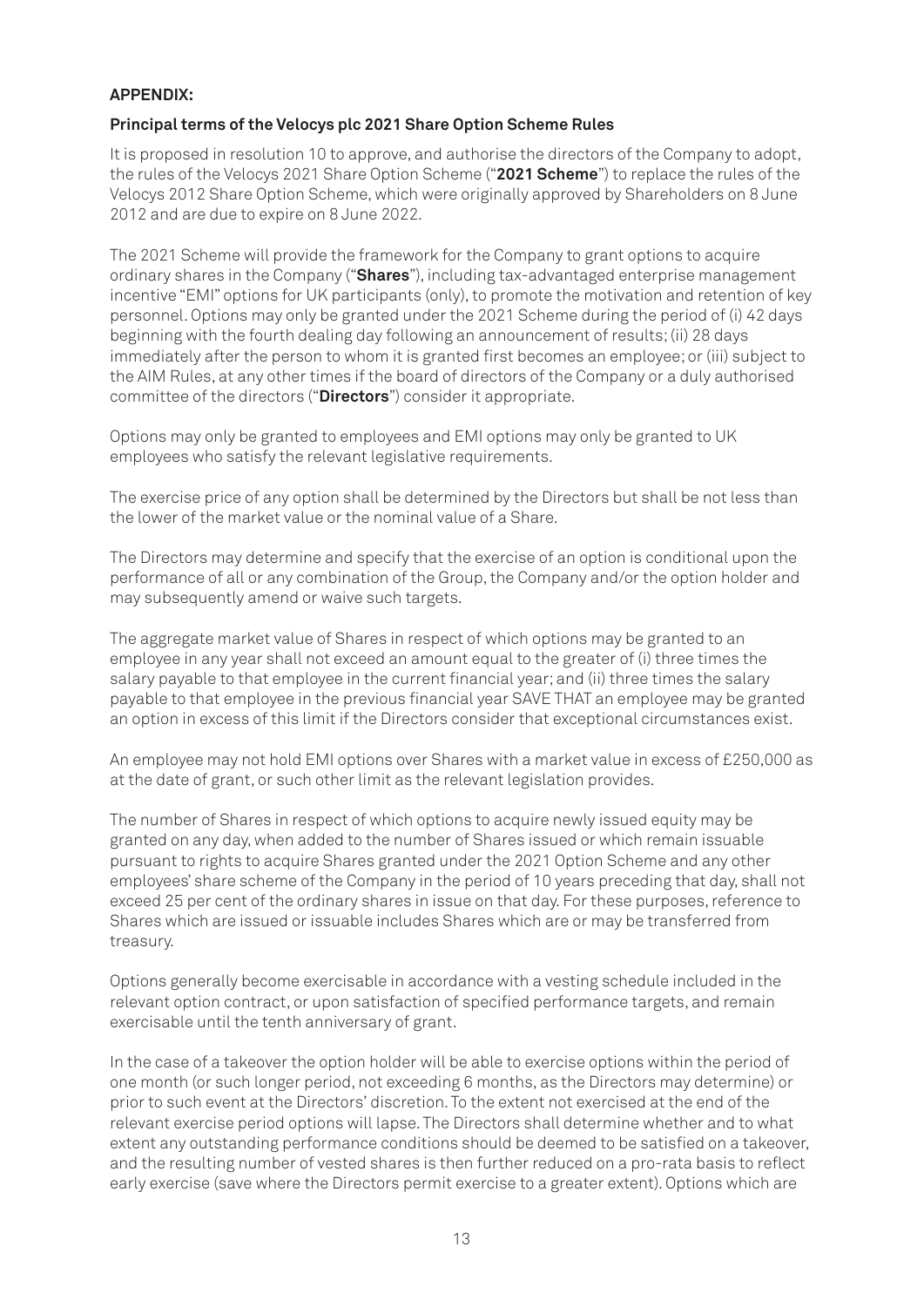not subject to a performance target may only be exercised to the extent vested, although the option contract may provide for acceleration of vesting on a takeover.

If an option holder ceases to hold office or employment with the Group on account of injury, illhealth or disability, redundancy, retirement with the agreement of the Directors or the transfer of the business or company in which the option holder is employed so that the option holder becomes employed by a person which is not a member of the Group, the option holder will be able to exercise options, for up to 40 days (or such longer period as the Directors may notify to the option holder) after the date of cessation. Where the option is subject to an outstanding performance target the Directors determine whether and to what extent any performance conditions should be deemed to be satisfied, and the resulting number of vested shares is then further reduced on a pro-rata basis to reflect early exercise (save where the Directors permit exercise to a greater extent). An option which is not subject to a performance target may only be exercised to the extent of vested shares, save where the Directors permit exercise to a greater extent.

In the event of an option holder's death in service, personal representatives may exercise an option in full for a period of one year. If an option holder dies after ceasing to be an employee, any options which remain exercisable at the date of death may generally be exercised for a period of one year from death.

If an option holder ceases employment for any other reason an option may only be exercised if the Directors determine it may be exercised, and then only to the extent the Directors determine. If exercise is permitted, the option holder will have 40 days (or such longer period as the Directors may notify to the option holder) to exercise, and to the extent not exercised by the end of that period the option will lapse.

In the event of a variation of share capital the Directors may adjust the number of Shares under option and the exercise price to reflect that variation.

There are malus provisions under which the Directors may reduce the number of Shares subject to an option (including to nil) in exceptional circumstances which the Directors consider merit such a reduction. In addition, there are clawback provisions under which the Directors can in exceptional circumstances require an option holder to transfer some or all of the option shares back to the company or an employee benefit trust within three years of exercise (longer in certain cases of fraud), or where the option holder no longer holds those shares, pay a cash sum to the Company.

The Directors may at any time alter or add to any of the provisions of the 2021 Scheme in any respect provided that no alteration or addition shall be made to the advantage of option holders to the provisions relating to eligibility to participate, the overall limitations on the issue of new Shares, the individual limitations on option grants, the basis for determining option holders' rights to acquire Shares, the adjustment of such rights in the event of variation of the Share capital or the amendment rule without the prior approval by ordinary resolution of the shareholders of the Company SAVE THAT this shall not apply to any alteration or addition which is (i) a minor amendment which is necessary or appropriate to benefit the administration of the 2021 Scheme; (ii) to take account of any change in legislation; or (iii) to obtain or maintain favourable tax, exchange control or regulatory treatment for existing or new option holders or any member of the Group.